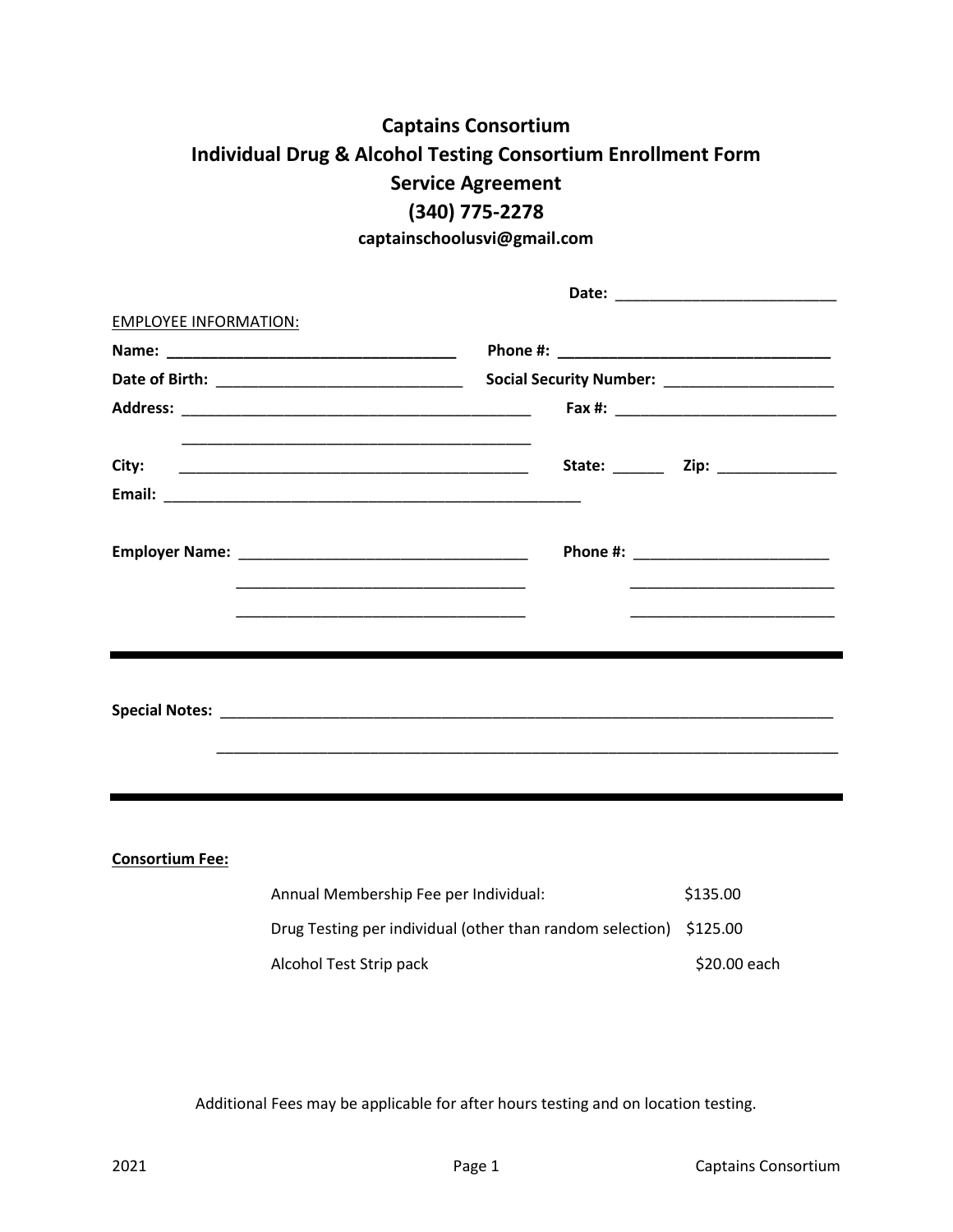# Term and Scope of Agreement:

The agreement shall be a term of up to one (1) year beginning example that the same variable and will automatically renew for up to an additional year upon each anniversary date. Either party can terminate this agreement with thirty (30) day written notice. The agreement will renew annually unless modified or terminated by either party,

This agreement covers the named employee for only the named employer in this agreement. This agreement does not cover the named employee for all companies he or she may work for in addition to the employer listed in this agreement. The DER of the company may remove an employee from their company's policy. In the event a company DER removes an employee from their company's policy, the employee will be notified unless the company paid for the term of the agreement. If the employee gains employment with another company, this agreement may be transferred to the new employer provided the new employer has a service agreement with the Service Agent. Change of employer as stated above must be done by written notice. In the event of a change in employment, the term of this agreement will not exceed one year from the date of initial agreement or subsequent renewal period.

Owner operators must provide vessel details and company information and the Service Agent will act as the DER on your behalf. For the purpose of regulatory compliance, there are no "independent contractors".

# Payment Terms:

Payments for all services are due on receipt.

#### Results Reporting:

The Client authorizes Service Agent to act as an intermediary in the transmission of drug and alcohol testing information from the MRO or the BAT to the Client, with the exception of positive alcohol results which will come directly from the BAT.

# DOT and Random Testing Programs:

For Clients using Service Agent's random testing services, Service Agent may terminate the Client from the random testing pool for failure to follow the random pool procedures and guidelines. A written notice of non-compliance will be provided with an opportunity to comply with random pool procedures and guidelines. Once removed from the random testing pool, the Service Agent may notify DOT or USCG that Service Agent no longer manages the random testing program for the Client. A reinstatement fee will apply to allow the Client to re-enter the random testing program once all compliance is verified.

# Confidentiality:

Strict confidentiality will be adhered to at all times, for the protection of the donor and Client. The only disclosures that will be made will be to designated employer representatives, MRO or laboratory, through written permission of the donor or formal court. The Client agrees that it will maintain the confidentiality of required information provided by Service Agent and the Client will not disclose without written authorization to any third parties not involved in the employment decision for which the information was requested.